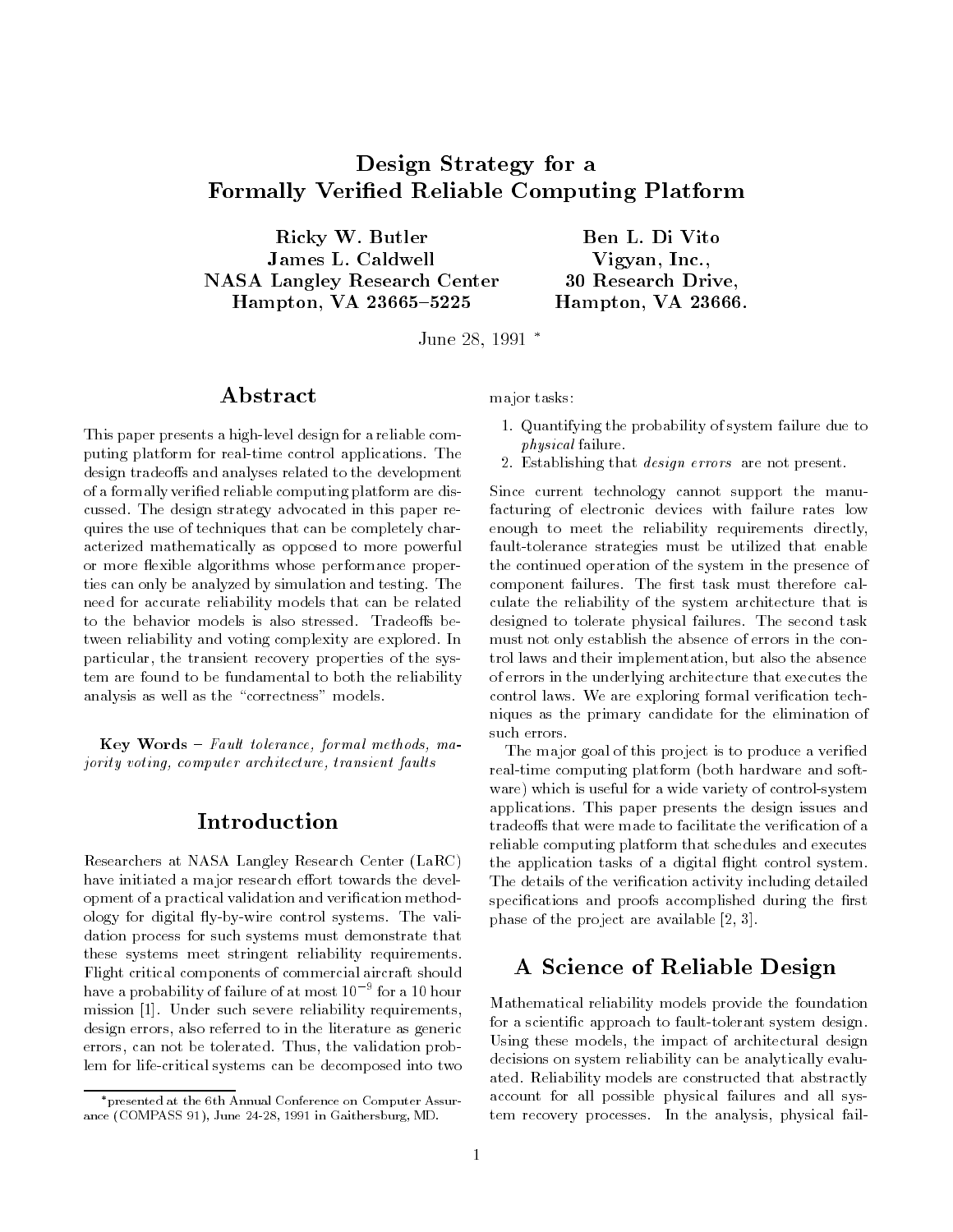ures must be enumerated and their failure rates determined. The fault arrival rates for physical hardware devices are available from field data or empirical models [4]. The fault recovery behavior of a system is dependent upon the particular fault-tolerant system architecture and must be determined by experimentation or by formal analysis.

The justication for building ultra-reliable systems from replicated resources rests on an assumption of failure independence among redundant units. This is a reasonable assumption when the redundant units are electrically isolated (i.e. located in separate chassis and using different power supplies). The alternative approach of modeling and experimentally measuring the degree of dependence is infeasible, see [5]. The unreliability of a system of replicated components with independent probabilities of failure can easily be calculated by multiplying the individual probabilities. Thus, the independence assumption provides the means to obtain ultra-reliable designs using moderately reliable parts. Complex systems constructed from components with interdependencies (e.g. due to shared memories, shared power supplies, etc.), can be modeled (assuming perfect knowledge about the failure dependencies) and the system reliability can still be computed. Of course, the reliability models can become very complex and the analysis intractable.

The validity of a reliability analysis depends critically upon the accuracy of the reliability model. If the reliability model omits certain failure mechanisms or the representation of the recovery behavior is overly optimistic, the predicted probability of failure is inaccurate. This might occur, for example, if there are errors in the logical design or in the implementation of the fault-recovery strategy. Any validation methodology must address the "correctness" of the reliability model with respect to the actual implementation. Ultimately, a mathematical mapping between the implementation and the model must be constructed. Thus, the two validation tasks are essentially demonstrations of "correctness". Although the quantication task involves reliability models, experimental data, and numerical calculation, model correctness must also be established.

# The Role of Formal Methods

A major difference between the development effort presented in this paper and most other efforts is the use of formal methods<sup>-</sup>. This approach is born from the belief that the successful engineering of complex computing systems will require the application of mathematically

based analysis analogous to the structural analysis performed before a bridge or airplane wing is built. The applied mathematics for the design of digital systems is logic, just as calculus and differential equations provide the mathematical tools used in other engineering fields.

It is often assumed that the application of formal methods is an "all or nothing" affair. This is not the case. Different levels of application are both possible and recommended. The following is a useful taxonomy of the degrees of rigor in applying formal methods:

- Level  $\theta$ : No application of formal methods.
- Level 1: Formal specification of the system.
- Level 2: Paper and pencil proof of correctness.
- Level 3: Formal proof checked by mechanical theorem prover.

Signicant gains in assurance are possible in existing design methodologies by formalizing the operating assumptions and constraints, the specification, and the implementation of a system in some formal mathematical notation. Experience shows that application of formal methods to level 1 alone often reveals inconsistencies and subtle errors that might not be caught until much later in the development process if at all.

The use of paper and pencil proof in the design process adds a second level of assurance in design correctness. The search for proofs forces explicit consideration of the relationships between the implementation and the specification and often reveals forgotten assumptions or incorrect formalizations.

A proof of correctness is only as good as the prover. Even stronger evidence for correctness can be established by forcing proofs through a mechanical theorem prover. This is level 3 application of formal methods. The process of convincing a mechanical prover can be viewed as the process of developing an argument for an ultimate skeptic who must be shown every detail.

What is classied here as level 1 and level 2 formal methods are being widely applied in the U.K. In the software domain, the U.K. Ministry of Defense has tentatively mandated application of formal methods for all safety critical systems [7]. Our work can be classied as a level 2 application of formal methods.

# A View of Digital Flight Control Systems

The control system architecture for aerospace vehicles can be viewed as hierarchical as shown in figure 1. Each level in the hierarchy represents a different aspect of the design process and entails different validation and verification issues. The top-level represents the aerodynamic properties of a rigid body controlled by maneuverable surfaces. The second level represents the

 $1$  The SIFT  $[6]$  project was the first attempt to apply formal methods to the problems of digital flight control.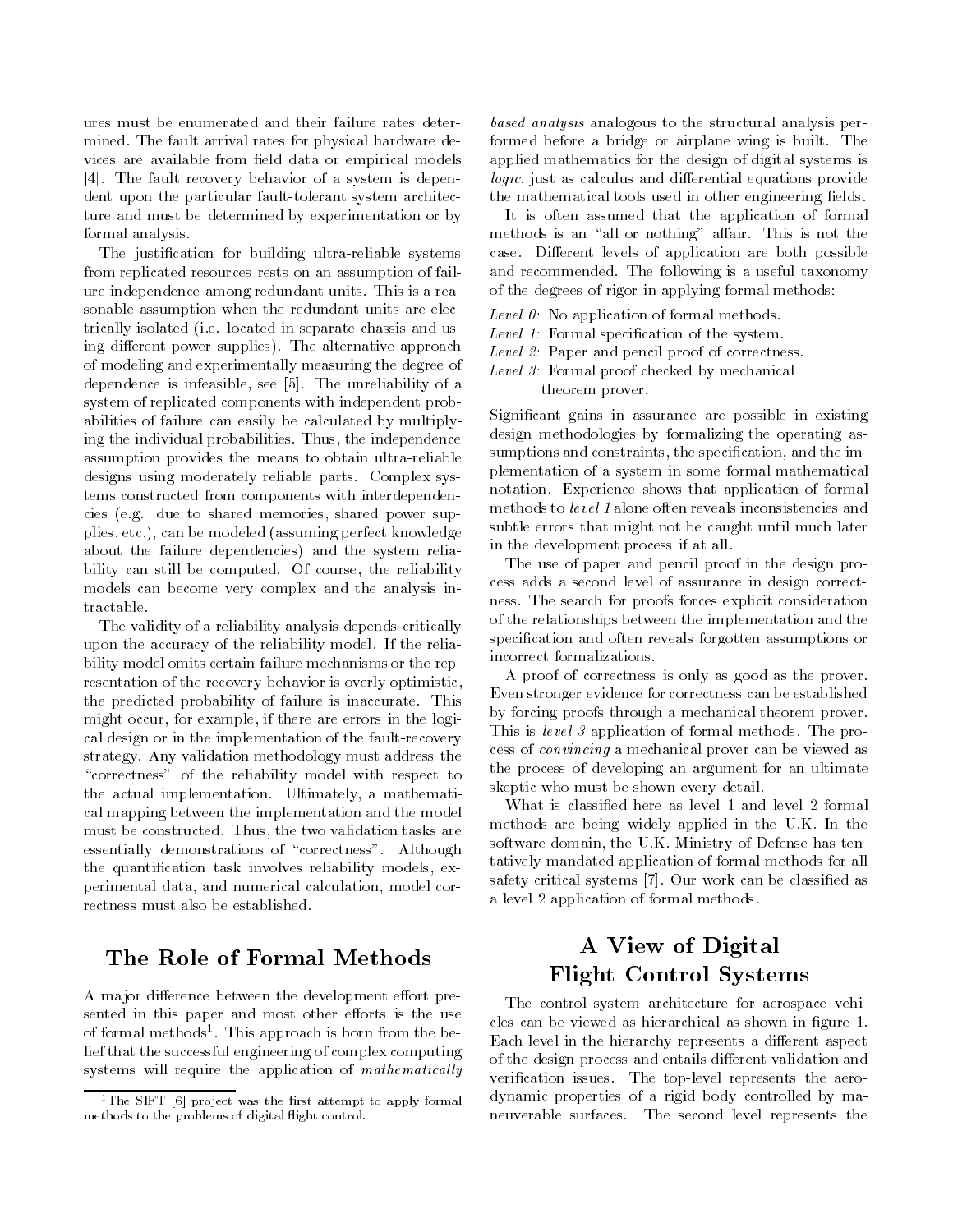

Figure 1: Digital Flight Control System Hierarchy

continuous-time feedback-control functions that operate on the aerodynamic vehicle. The third level represents the block-diagram specification of the control laws. The fourth level represents the implementation of the control laws in an executable programming language. The fifth level describes the system that dispatches the control-law code on a set of redundant hardware in a manner that provides fault tolerance. The sixth level represents the hardware components of the system. In this project, the design and verication issues at the bottom two levels of the hierarchy are being explored.

Figure 2 illustrates how the hierarchy above can be rurtner renned=.

Traversing the horizontal hierarchy at the coarsest level of abstraction reveals the control application domain, which is built on the reliable computing platform. These in turn view the state of the aircraft through the sensor/actuator network. Each of these abstractions is decomposed into sublevels discussed below. The rationale for choosing the major system interfaces at the points noted in figure 2 is based on notions of reusability, a partitioning of the areas of technical expertise, and the interfaces found in most computing systems in use today.

The control application domain abstraction isolates one of the two main application-specic aspects of the control system. The most abstract view at this level might be a system of continuous differential equations modeling the control surfaces and aerodynamic properties of the aircraft. Abstractions below this level include the block-diagram specification of the control laws and at the lowest level, implementation of the control laws in an executable programming language on the underlying reliable computing platform. Obviously, correctness at each level is as important as the correctness of the computing platform. Formal methods can have an impact on correctness in areas in the control application domain; however, these issues are not addressed here.

The reliable computing platform dispatches the control-law code for execution on the underlying hard ware and provides the interface to the network of sensors and actuators. Traversing the hierarchy within the reliable computing platform abstraction reveals two boxes, one representing the operating system and the other representing the underlying replicated processors. The operating system provides the interface to the bottom level of the control application domain, the application code. The replicated processor level provides the physical interface to the sensor actuator network.

The third component of the control system is the net work of sensors and actuators. Like the control application domain, the sensor actuator network is highly application dependent. Because of the application-specic nature of this part of the system, we consider this component to be outside of the reliable computing platform and do not specically address it here, although attributes of the sensor actuator network must be included in any overall system reliability model.

# Requirements for a Reliable Computing Platform

The interface between the application code and operating system levels determines the functional require ments for the reliable computing platform. The reliability requirements for aircraft applications have been determined by the regulatory agencies.

We will not explicitly address performance require ments here although they are a critical aspect for the success of the system. Most of the functionality supporting the system's fault tolerance will be implemented in hardware to avoid the performance overhead suffered by the implementation of SIFT [8].

#### Functional Requirements

The following is a summary of the most important requirements generated by typical aircraft control-law ap-

<sup>2</sup> In the graphical convention adopted here, non-overlapping boxes contained within another box denote horizontal hierarchy or system interfaces. The dependence of an interface on a resource is indicated by placing the dependent box above the box denoting the resource. Adjacent boxes at the same level within the horizontal hierarchy indicate independent resources. Thus, in figure 2 the operating system is dependent on the replicated processors for implementation; however, the individual processors are not dependent on one another. Nested blocks denote vertical hierarchy or successive levels of abstraction.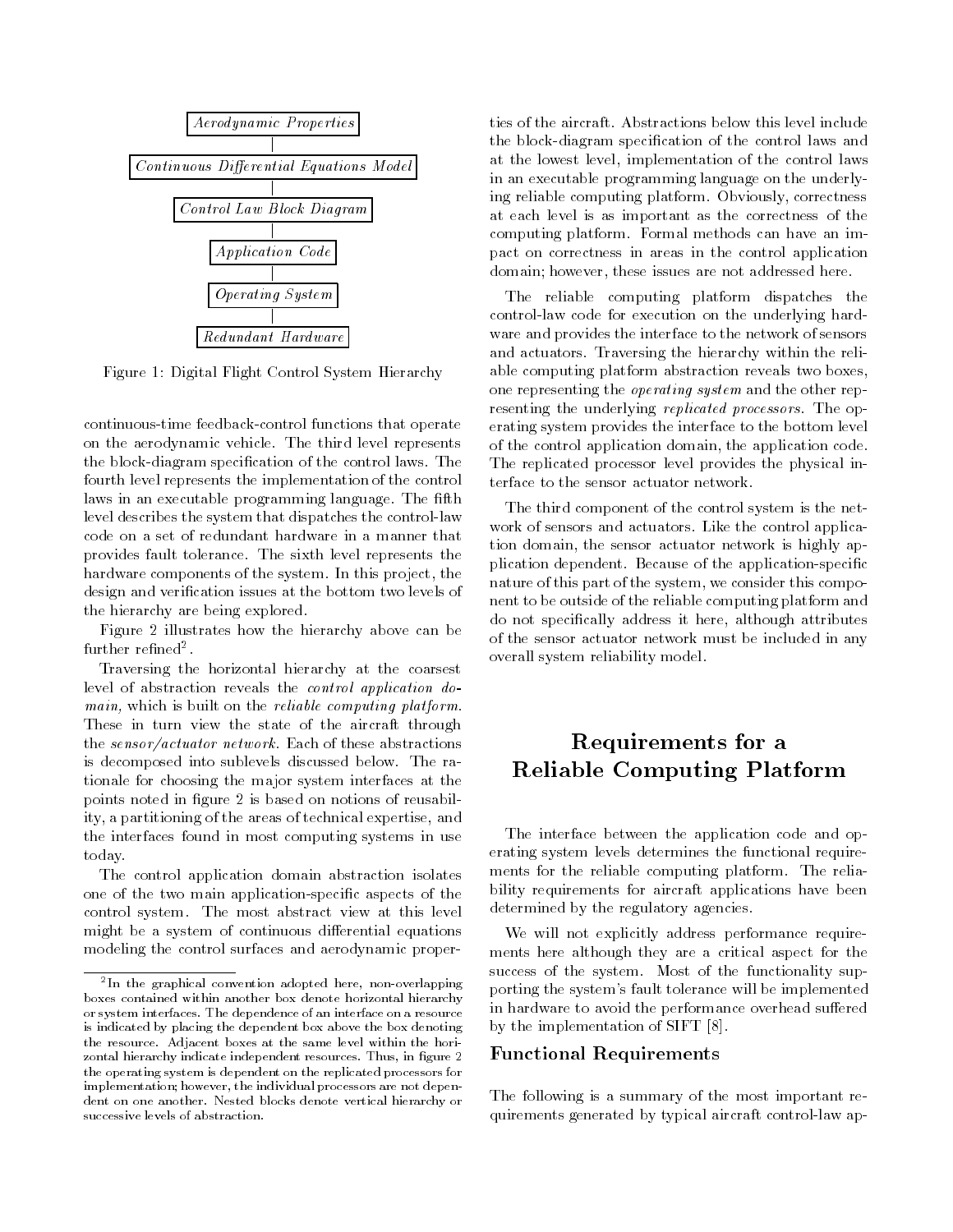

Figure 2: Digital Flight Control System Architecture

plication tasks:

- o Hard deadlines
- o Multi-rate cyclic scheduling
- o Upper bound on task execution time
- o Intertask communication

The hard-deadline requirement means that a task must be dispatched and complete within a strict time boundary. In particular, the time delay between reading a sensor and sending a signal to an actuator, the transport delay, must be strictly less than a predetermined value. The required periods of execution are different for different tasks. Thus, the system must perform multi-rate scheduling. Associated with each task is an upper bound on execution time. If a task receives input from another task that has the same execution period, the receiving task must execute after the source task. Thus, within a "period-class", there is a precedence ordering on the tasks. The relationship between different tasks with different execution periods, is not constrained.

### Reliability Requirements

Fault-tolerant architectures use replicated hardware resources and majority voting to enable continued operation of the system in the presence of component failures due to physical faults. The operating system provides the applications software developer a reliable mechanism for dispatching periodic tasks on a fault-tolerant computing base that appears to him as a single ultra-reliable processor.

We are concerned with the most general type of faulty behaviors: Byzantine or malicious faults in which a producer can exhibit arbitrary behavior, or lie, to its consumers, sending each different information. In our case, producers are processors or sensors and consumers are other processors or actuators.

There are three basic fault-tolerance features to consider in the design of the reliable computing platform.

- o fault masking
- o transient fault recovery
- o fault detection and reconguration

Fault masking can be accomplished by actuator voting alone. Voting internal state can also be used but is not essential for this function. Transient-error recovery requires internal voting. Fault detection can also be accomplished by internal voting. However, alternate approaches exist. For example, self-checking pairs can be used which shut-themselves down upon failure. In our system, there is no fault detection function since it is non-recongurable. Therefore a minimal-voting strategy is used to flush the effects of transient faults. In other systems where internal voting is used for fault detection (and reconfiguration), the minimal-voting strategy employed here may not be appropriate. However, if a fail-stop strategy such as self-checking pairs is used for fault-detection, the minimal voting approach may still be useful and efficient.

Field data indicates that transient faults are significantly more likely than permanent faults [?]. If all faults are considered to be permanent, voting need only occur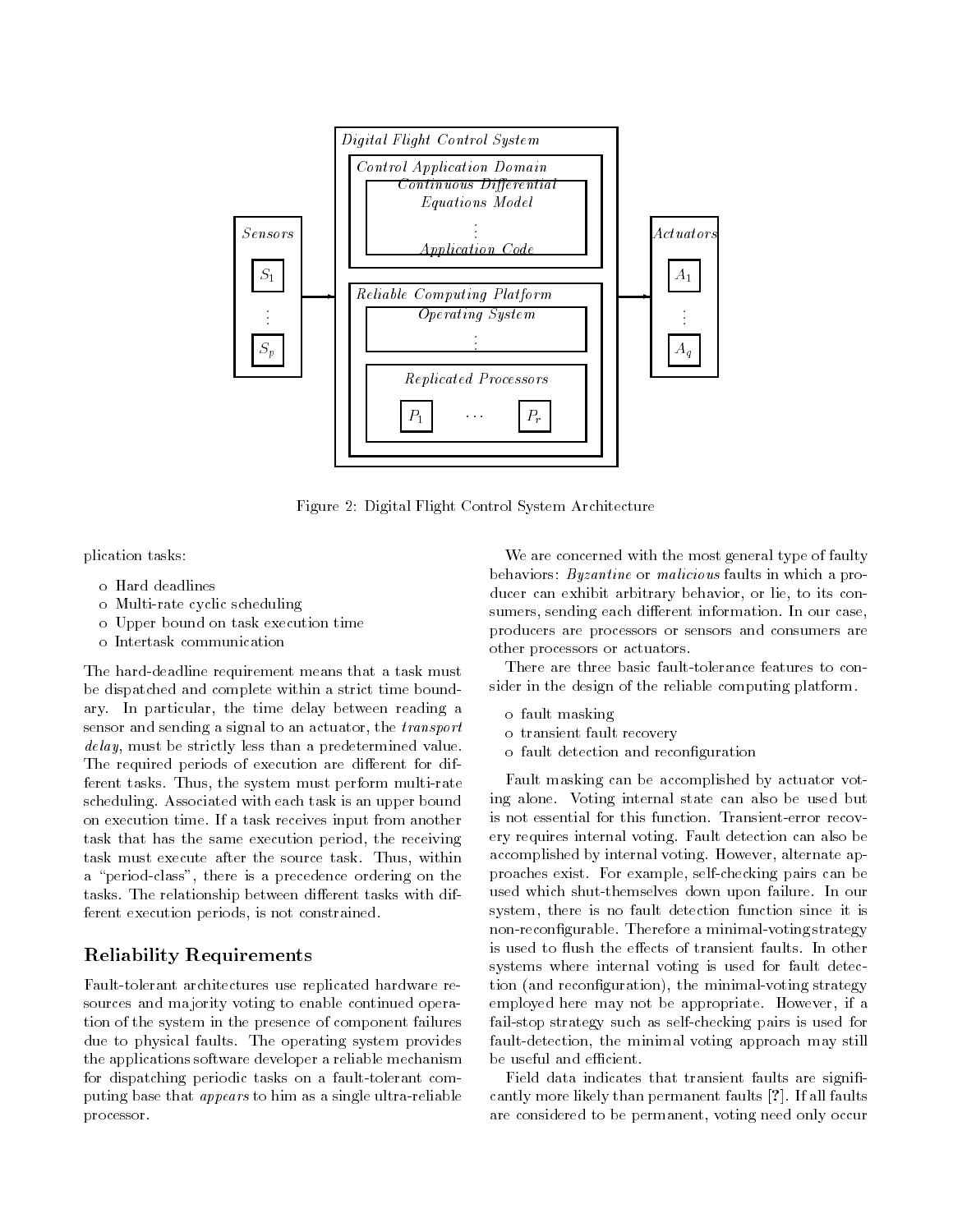

Figure 3: Balancing Reliability/Functionality Require ments

at the actuators to mask faults. Similarly, if all portions of the dynamic state of the system were recoverable from sensor inputs then, eventually, the effects of transient faults would be flushed from the system. Typically, most of the state of the system is held in the aircraft itself, however there are data that can not be regenerated from sensor inputs. For example, in a frame synchronous scheduling regime, the operating system must keep track of which frame is scheduled for execution next. This is critical data that must be stored in volatile memory and can not be recovered from sensor inputs.

#### Balancing the Requirements

The drive for increased functionality is often pursued without regard to its impact on system reliability. The failure probability of the system has two contributors: (1) physical failure and (2) design flaws.<sup>3</sup> The graph in figure 3 shows the conjectured failure probability due to each of these contributors as a function of system complexity.

The top curve represents the total probability of failure. We have opted for a less complex system in order to produce the best reliability.

# Previous Efforts

Many techniques for implementing fault-tolerance through redundancy have been developed over the past decade, e.g. SIFT [6], FTMP [9], FTP [10], MAFT [11]. The techniques differ with respect to:

- o the unit of fault-isolation and reconguration
- o the voting strategy
- o the level of synchronization
- o the verication concept

 assumed that faulty processors are not removed until af-In FTMP, for example, the unit of reconfiguration is a memory module or a CPU module. In SIFT, FTP and MAFT, the unit of reconfiguration is an entire processor. In a reconfigurable system, voting can be used to detect faults. In the architecture considered here it is ter the mission is over. The operating system does not utilize error reports from the voter. However, it may be desirable to store these reports in memory for later use by ground maintenance personnel.

Differences between previously developed systems naturally arose from different design decisions. However, an often overlooked but signicant factor in the development process is the approach to system verification. In SIFT and MAFT, serious consideration was given to the need to mathematically reason about the system. In FTMP and FTP, the verification concept was almost exclusively based on empirical testing. Obviously, the approach advocated here is one of formal rigor in speci fication and verification of the system.

Although several fault-tolerant real-time computing bases have been designed for control applications [6, 9, 10, 11], only the SIFT project attempted to use formal methods. Although many positive theoretical advances were made, the SIFT operating system was never completely veried [12]. On the positive side, the concept of Byzantine Generals algorithms was developed [13] as was the first fault-tolerant clock synchronization algorithm with a mathematical performance proof [14].

Unlike the SIFT models, which did not present an operational view of the scheduling function of the system, the models described in [2, 3] deal with this functionality in some detail. The SIFT specification was given from the perspective of an individual task. The specification defined the behavior of a task given inputs from other tasks. However, it did not describe the required behavior of the scheduling system. It roughly stated that if a task were executed and given stable inputs, the output would be correct as long as the system had *enough* nonfaulty hardware. Although there was an abstract notion of execution windows for the tasks, there was no specification of the requirement that the operating system must dispatch tasks according to this schedule. Thus, the specification approach was lacking in some important ways. Nevertheless, many of the design/verification concepts used in the SIFT project have been adopted in this project.

<sup>3</sup>Although it is infeasible to measure the contribution of the design flaws in the ultrareliable regime, its effect can be discussed theoretically.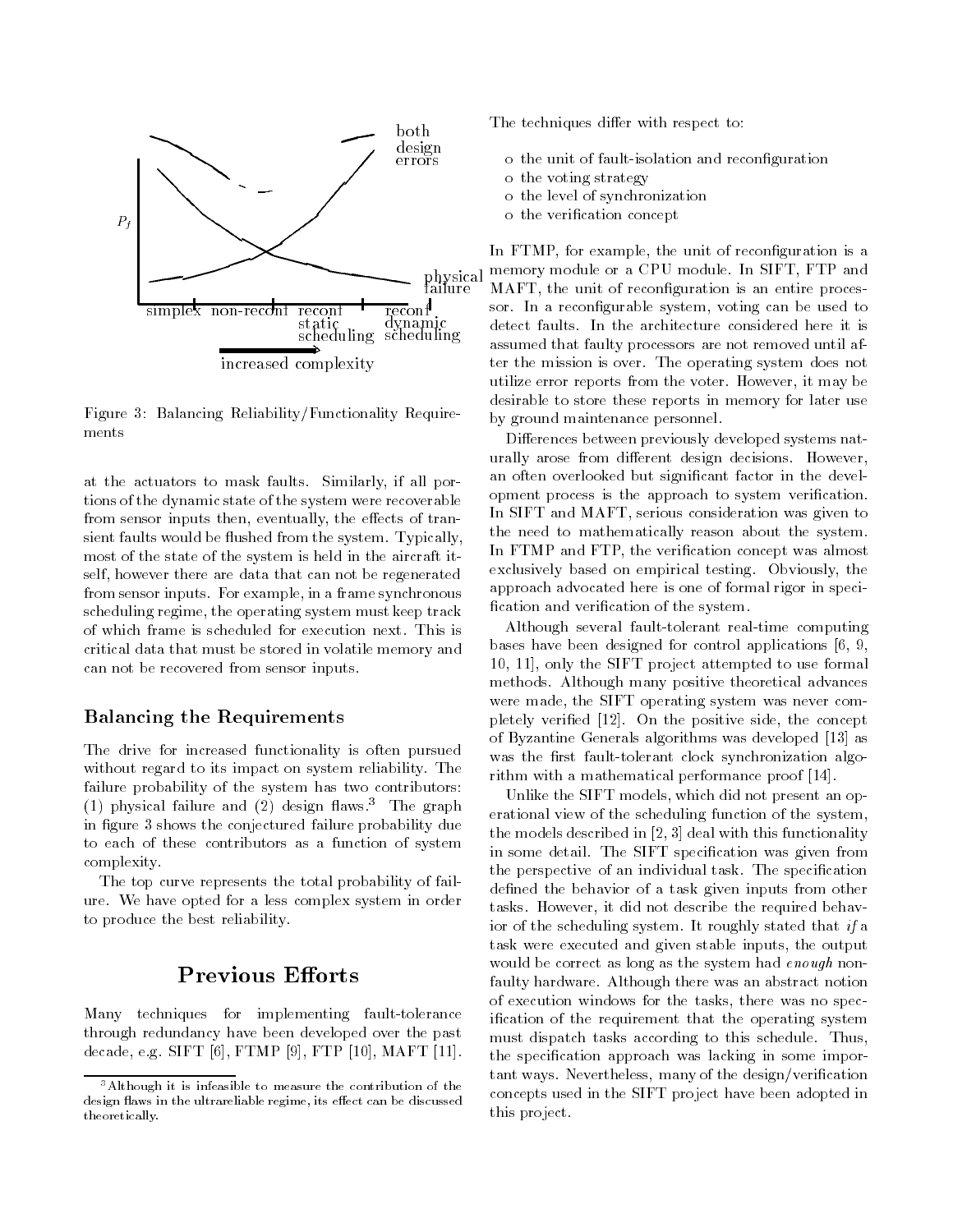

Figure 4: Hierarchical Specication of the Reliable Computing Platform

# Design of the Reliable Computing Platform

Management of the replicated resources that imple ment the required fault tolerance is a complex systems problem. The fundamental problem is the elimination of  $all$  single-point failures. Clearly, a shared voter is insufficient. The voter itself must be distributed! A second difficulty arises from the fact that a distributed voter can only mask errors if each replicate receives the same inputs; thus, sensor values must also be distributed to each processor in a fault-tolerant manner. This problem has been called the *interactive consistency* or the *Byzan*tine Generals problem and a number of algorithms have been developed to perform this function [13, 15]. Finally, interactive consistency and voting in a hard realtime environment requires synchronized actions among the replicated processors, each of which has its own local clock subject to clock drift. A number of distributed clock synchronization algorithms have also been developed [14]. How these algorithms can be incorporated into the fabric of a distributed system is at the heart of fault-tolerant system design.

Traditionally, the operating system has been imple mented as an executive (or main program) that invokes subroutines implementing the application tasks. Com munication between the tasks has been accomplished by use of shared memory. This strategy is effective for systems with nominal reliability requirements where a single processor can be used. For ultra-reliable systems, the additional responsibility of providing fault tolerance makes this approach untenable.

The operating system and replicated computer architecture are designed together so that they mutually support the goals of the reliable computing platform. A four-level hierarchical decomposition of the reliable computing platform is shown in figure 4.

The design philosophy advocated in this paper is to design the system in a manner that minimizes the amount of experimental testing required to validate the system reliability models and maximizes the ability to mathematically reason about correctness. Ultimately, the quantication of system reliability must be made on the basis of a mathematical model of the system and the correctness of the model must be demonstrated. The complexity and number of parameters that must be measured should be minimized in order to reduce the cost of the verication and validation process. The following design decisions have been made for the initial version of the system toward that end:

- o the system is non-recongurable
- o the system is frame-synchronous
- o the scheduling is static, non-preemptive
- o internal voting is used to recover the state of a processor affected by a transient fault

Discussion of each point is deferred to following sections.

Frame synchronous systems are common in aircraft control applications with hard real-time deadlines as is static non-preemptive scheduling.

### The Uniprocessor Model

The top level of the hierarchy describes the operating system as a function that sequentially invokes application tasks. It extends the executive model by supporting a more sophisticated model of inter-task communication. This view of the operating system will be referred to as the uniprocessor model. The uniprocessor model is formalized as a state transition system and provides the most abstract specification of the operating system.

There are two major design issues at this level—the choice of the scheduling strategy and the choice of intertask communication strategy. There are many theoretical approaches to scheduling multi-rate periodic tasks. Scheduling can be classied as either (1) preemptive or non-preemptive or (2) dynamic or static. Unfortunately, the theoretical results cannot guarantee that the hard deadlines will be met for any of the non-static or preemptive algorithms capable of scheduling the real-time control application tasks [16]. Consequently, all commercial aircraft control systems have been implemented using a static, non-preemptive schedule table. The intertask communications problem is simplied by the fact that tasks need only receive data produced by other tasks after they have terminated. This can be implemented by use of data buffers managed by the operating system.

The non-preemptive, static approach simplifies the design and verication of the operating system. In some ways, this merely transfers the burden of efficient scheduling to the designer of the schedule table. However, there are many ways to automate the generation of static schedule tables. It is envisioned that an off-line schedule generation program would be developed and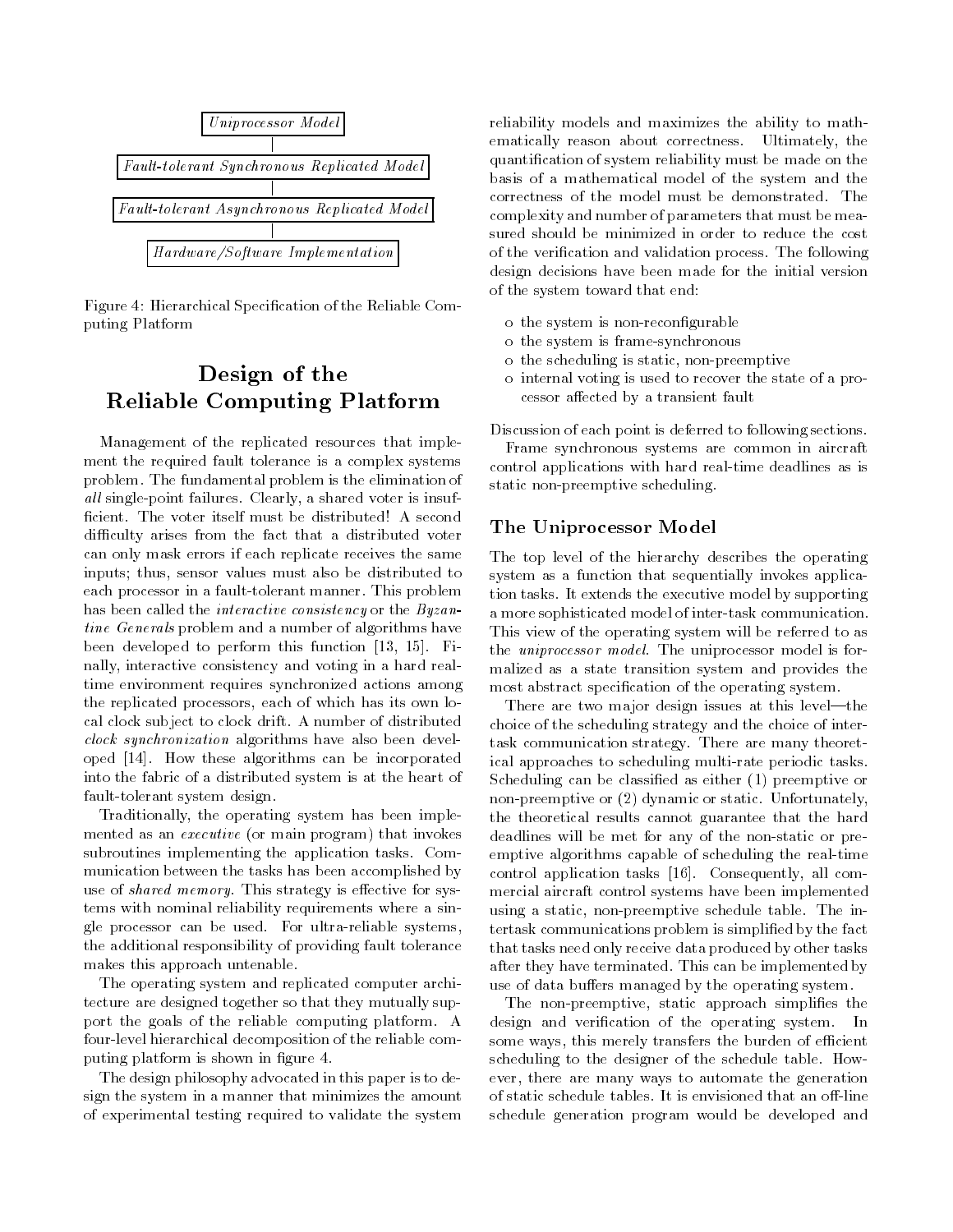

Figure 5: Execution of tasks.

formally veried. The generated schedule table resides in the memory of the processors in the system. It is the responsibility of the operating system to dispatch the tasks in accordance with the static tables.

The static table consists of a sequence of "frames". Each frame contains a set of tasks which must be executed. The complete sequence of frames is referred to as a "cycle" or a "major frame". This cycle is repeatedly executed in response to clock interrupts. Multi-rate scheduling is accomplished by placing a task in the table in multiple places. This is illustrated in figure 5.

#### The Synchronous Replicated Model

The second level in the hierarchy describes the operating system as a synchronous replicated system where each processor executes the same application tasks. The existence of a global time base, an interactive consistency mechanism and a reliable voting mechanism are assumed at this level. The formal details of the model, specied as a state transition system, are described in [2]. Also at this level, a model of processor faults is developed. Suffice it to say here that the fault model is a worst case model in which nothing is known about any faulty processor.

The replicated synchronous model implements the uniprocessor model by voting results computed on the replicated processors. The correctness notion is based on majority. As long as a majority of the processors are working and a majority of them have been working since the start of the computation, then the replicated machine will produce the same results as the uniprocessor model.

The primary design decisions at this level are whether the system is reconfigurable and where in the data path voting is to occur.

There is ample evidence that robust implementation of online processor reconfiguration is an extremely difficult problem. The Fault-Tolerant Processor (FTP) [10] and the Fault-Tolerant Multi-Processor (FTMP) [9] provide two examples. A design flaw has been discovered in both FTMP and FTP which leads to the removal of a good processor rather than the faulty processor in the presence of a single injected fault [17, 18]. The FTP and FTMP are both highly respected and successful research efforts that have pushed the state-of-the-art in fault tolerant system design. These errors point to the fact that experienced computer architects, with expertise specifically in areas of fault-tolerant system design, are not immune to the problem of design flaws.<sup>4</sup> From these experiences we conclude that the online fault-diagnosis and reconguration problem is ripe for the application of formal methods and we intend to pursue this avenue in future research efforts. However, for the initial effort reported on here we have chosen not to address recon figuration.

Voting can take place at a number of locations in the system and associated with each choice are various tradeoffs. Voting is dependent upon two system activities: (1) the redundant processing sites must synchronize for the vote and (2) single source input data must be sent to the redundant sites using interactive consistency algorithms to ensure that each processor uses the same inputs for performing the same computations. As mentioned above, both these activities are assumed at this level of abstraction.

Voting can take place at different locations along the data path with differing impacts on the level of clock synchronization required. If voting takes place at the instruction level, synchronization must be very tight. If outputs are voted only after task execution is complete, loose synchronization is possible lessening the computational burden required for clock synchronization. Thus, the design decisions made at this level impact the imple mentation at lower levels of abstraction.

If voting occurs only at the actuators and the internal state of the system (contained in volatile memory) is never subjected to a vote, a single transient fault can permanently corrupt the state of a good processor. This is an unacceptable approach since field data indicates that transient faults are signicantly more likely than

<sup>4</sup> It should be pointed out that CSDL never claimed to produce error-free software. In fact, the Draper team specifically concentrated on the physical failure problem. CSDL is aware of the design flaw problem and has also become interested in pursuing formal methods.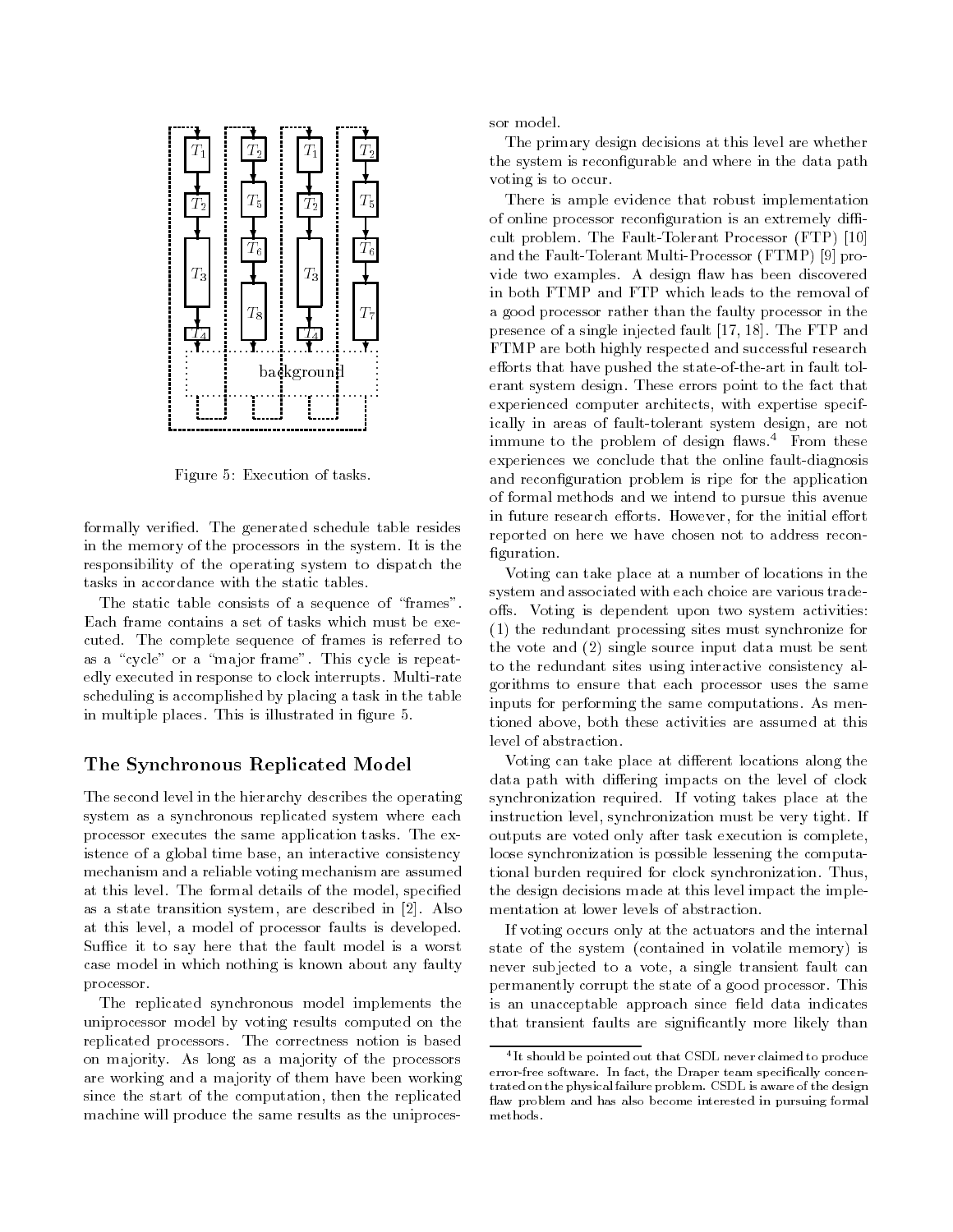permanent faults [?]. An alternative voting strategy is to vote the entire system state. This approach purges the effects of transient faults from the system; however, the computational overhead for this approach may be prohibitive. We observe that voting need only occur for system state that is not recoverable from sensor inputs. This approach accomplishes recovery from the effects of transient faults at greatly reduced overhead, but involves increased design complexity.

The formal models presented in [2] provide a precise characterization of the minimum voting requirements for a fault-tolerant system that purges the effects of transient faults. There is a trade-off between the rate of recovery from transient faults and the frequency of voting. The more frequent the voting, the faster the recovery from transients, but at the price of increased computational overhead.

#### Asynchronous Replicated System

Fault tolerance is achieved by voting results computed by the replicated processors operating on the same inputs. Interactive consistency checks on sensor inputs and voting actuator outputs requires synchronization of the replicated processors. This implies the existence of a global time base. In the absence of technology supporting manufacture of ultra-reliable clocks, electrically isolated processors can not share a single clock. Thus, fault-tolerant implementation of the uniprocessor model must ultimately be an asynchronous distributed system.

Reasoning about asynchronous distributed systems is notoriously difficult: Serious validation problems have appeared in previous efforts due to the decision to deal with the inherent asynchrony at the application level. The AFTI F16 provides a good example of the problems that can arise when asynchrony is present at the application level. There was a signicant problem with false alarms caused by design oversights traced to the asynchronous computer operation [20]. Also the ability to set effective thresholds for the redundant sensor selection algorithms was seriously hampered. Thresholds should be tight to filter the effects of failed sensors. Unfortunately, the thresholds had to be set at 15% to eliminate false alarms due to the asynchrony. But, with such a large threshold a single channel failure can cause large aircraft transients. Thus, it is advantageous to deal with the complexities due to asynchrony at the lowest possible level in the system. This isolates the difficulties to a single clock synchronization function. With a fault-tolerant clock synchronization algorithm at the base of the operating system, the rest of the operating system can be



Figure 6: Generic Hardware Architecture

designed in a synchronous manner. The advantages of this approach are discussed in [21].

At the asynchronous replicated system level, the assumptions of the synchronous model must be discharged. In, [22] Rushby and von Henke report on the formal veri fication of Lamport and Melliar-Smith's [14] interactiveconvergence clock synchronization algorithm. This algorithm can serve as a foundation for the implementation of the replicated system as a collection of asynchronously operating processors. Elaboration of the asynchronous layer design will be carried out in Phase 2 of the research effort.

#### Hardware/Software Implementation

Final realization of the reliable computing platform is the subject of the Phase 3 effort. The research activity will culminate in a detailed design and prototype imple mentation. The hardware architecture assumed for the implementation of the replicated system is a N-modular redundant (NMR) system with a small number  $N$  of processors. Single-source sensor inputs are distributed by special purpose hardware executing a Byzantine agree ment algorithm. Replicated actuator outputs are all delivered in parallel to the actuators, where force-sum voting occurs. Interprocessor communication links allow replicated processors to exchange and vote on the results of task computations. This is illustrated in figure 6.

<sup>5</sup> In fact Lehman and Shelah [19] claim the analysis of such systems is an order of magnitude more difficult than reasoning about simply sequential systems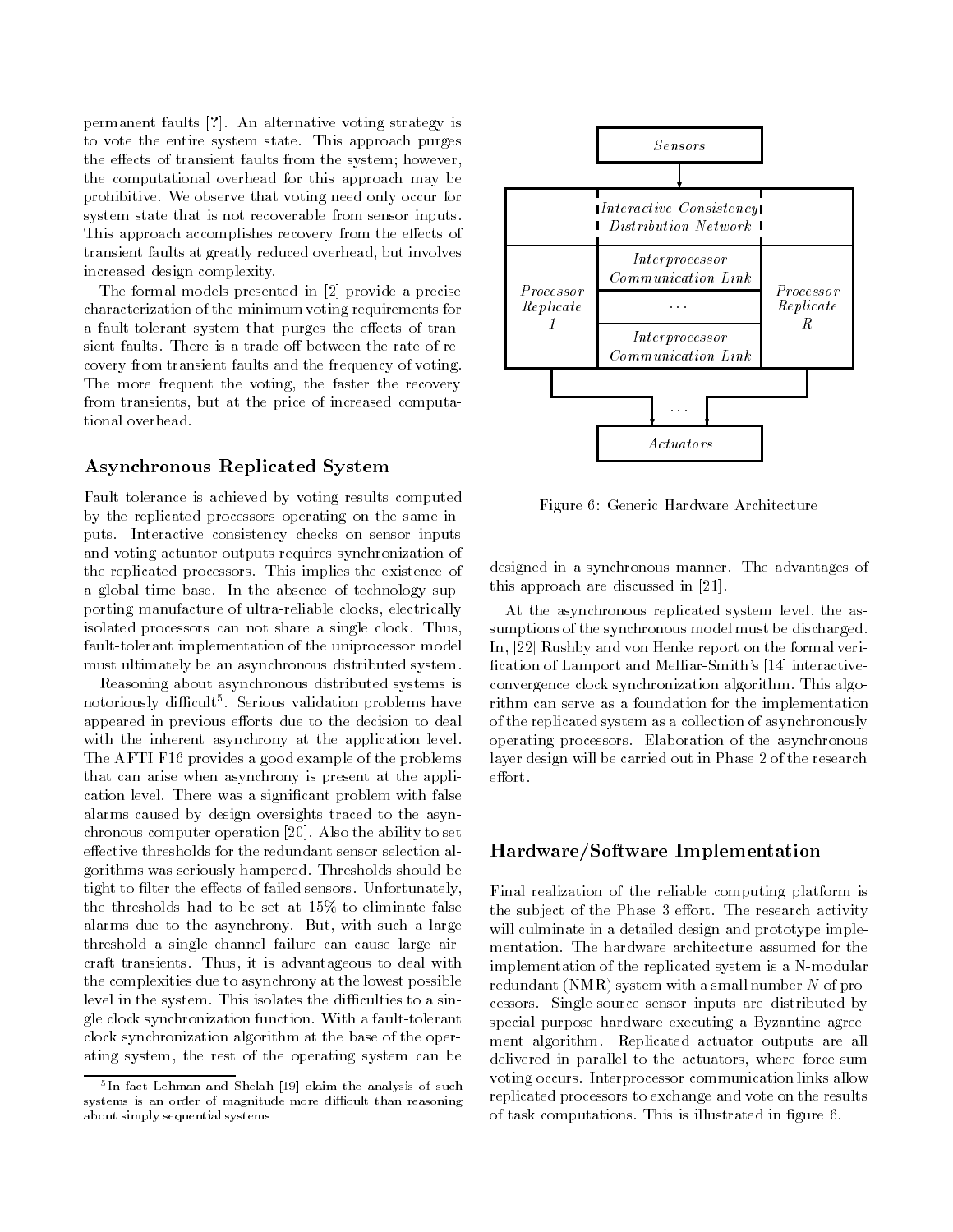### Overview of the Verification

In [2, 3] we provide the details of the formal verification of the reliable computing platform. The proof establishes that the I/O behavior of the replicated model is identical to the uniprocessor model. Our approach is based on state machine concepts of behavioral equivalence, specialized for this application. All of the proofs are accomplished for all possible processor failures as long as a majority of them are working at all times.

The major property that must be established in order to prove that the replicated processor mimics the I/O behavior of a uniprocessor is that the dynamic state of the system is recovered after a transient fault within a bounded amount of time.

# The Reliability Models

Since reliability is a driving influence on the system design it is essential that the design be faithfully captured in the reliability model. The reliability analysis must be sound and the parameters of the model must be measurable.

Three validation tasks are eliminated by not using reconfiguration. First, it is not necessary to perform faultinjection experiments to measure recovery time distributions for nonrecongurable systems. Second, fault latency is not a concern since it does not occur as a parameter in the reliability model. Fault latency is only a concern when one is trying to detect and remove a faulty component. In a recongurable system, non-correlated latent faults increase recovery time and correlated latent faults (in the worst case) reduce the reliability of a reconfigurable system to that of a non-reconfigurable system. Finally, the complexity of the model is greatly reduced—e.g., no reconfiguration process, the interface to the sensors and actuators is static as opposed to dynamic.

Although the architecture presented here is parameterized for an arbitrary number of replicated processors, interactive consistency requires at least four processors to tolerate a single fault. Thus, a quadruplex is the minimum system configuration. A simplified reliability model for a quadruplex version of the system architecture is shown in figure 7.

The horizontal transitions represent transient fault arrivals. The vertical transitions represent permanent fault arrivals. These arrive at rate  $\lambda_T$  and  $\lambda_p$  respectively. The backwards arc represents the disappearance of the transient fault and all errors produced by it. This is accomplished by voting of internal state. The presence of this transition depends upon the proper design of the operating system so that it can recover the state of a



Figure 7: Reliability Model of a Quadruplex



Figure 8: Probability of failure for different values of  $N$ 

processor that has been affected by a transient . The probability of system failure as a function of  $1/\rho$ , the time to recover the state, is shown in figure 8.

The model was solved using the STEM reliability analysis program [23] for the following parameter values:  $\lambda_p = 10^{-4}/hour$ ,  $\lambda_T = 10^{-3}/hour$  and mission time  $\dot{T} = 10 \; hours.$ 

The plot in figure 8 shows the probability of failure curve for three values of N.

Surprisingly the inflection points of the curve do not vary significantly for the different values of  $N$ . Consequently, the optimal value of  $\rho$  does not vary much as a

<sup>6</sup>To simplify this discussion, the arrival of a second transient before the disappearance of the first transient has not been included in the model. A complete reliability analysis will include such events.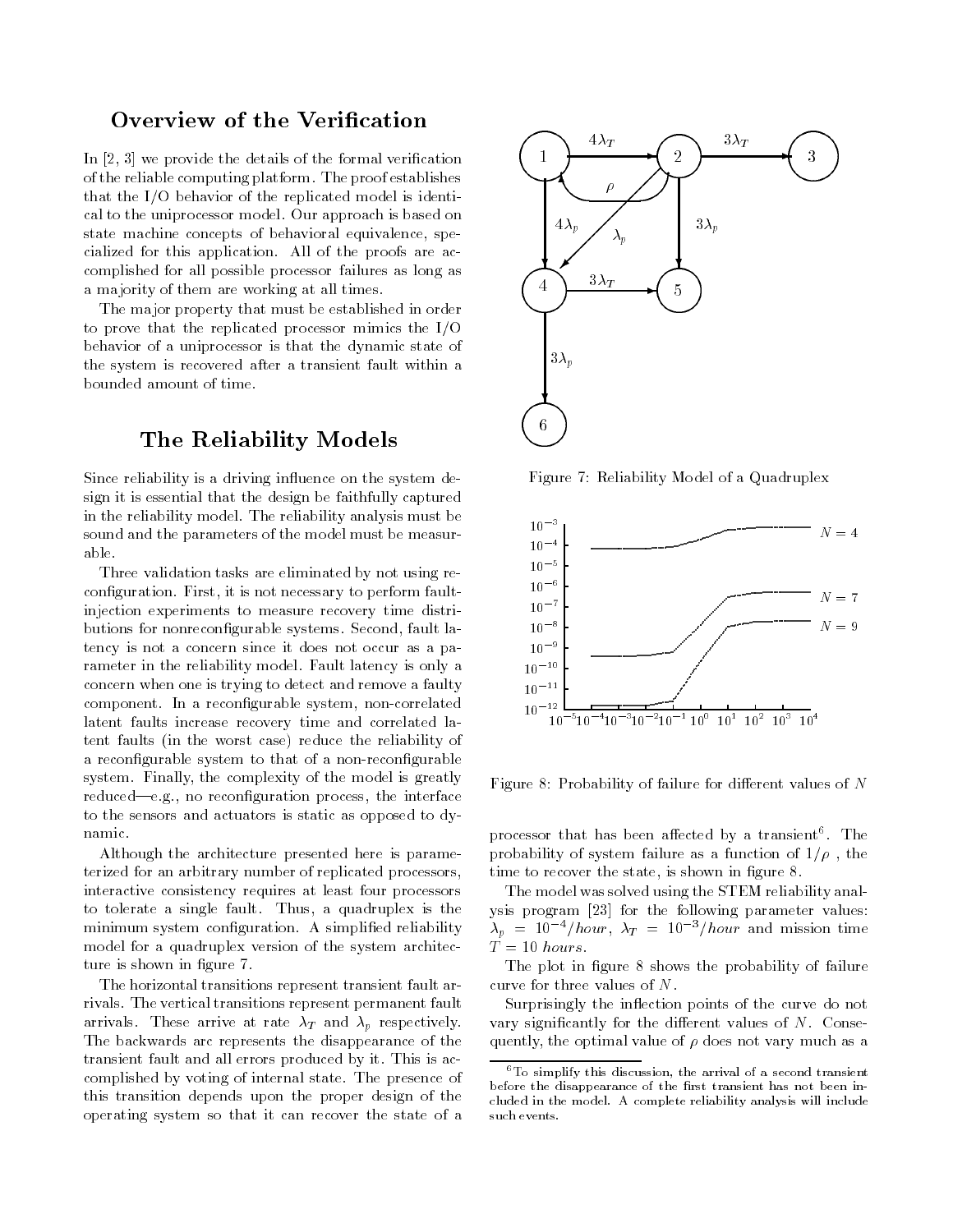function of N.

#### A Philosophical Point

The concept of system design driven by quantitative models is certainly not new [?]. However, there is an important difference between the use of reliability models to predict ultra-reliability and other quantitative modeling techniques. The definition of qualitative probability terms in [1][Par. 9, sec. e] is

Extremely Improbable failure conditions are those so unlikely that they are not anticipated to occur during the entire operational life of all airplanes of one type.

By this definition, such events should *never* be observed. Consequently it is impossible to test the robustness of these models against real empirical data. Some confusion arises because empirical data are used to measure some of the parameters of the reliability model. This is not the same thing as an "end-to-end" test. In order to test the accuracy of the reliability model itself, system failure times would have to be collected and compared against the predicted reliability. Unfortunately, one would have to wait virtually forever to collect this data.

Although relatively simple performance models can often be shown empirically to reasonably predict system performance, there is no such luxury in the ultrareliability business. Reliability models must be conservative. This cannot be established empirically so it must be established by formal reasoning and mathematical analysis.

### References

- [1] FAA, "System Design and Analysis," Advisory Circular AC 25.1309-1A, U.S. Department of Transportation, June 1988.
- [2] B. L. Di Vito, R. W. Butler, and J. L. Caldwell, II, "Formal design and verification of a reliable computing platform for real-time control," NASA Technical Memorandum 102716, Oct. 1990.
- [3] B. L. Di Vito, R. W. Butler, and J. L. Caldwell, "High level design proof of a reliable computing platform," in 2nd IFIP Working Conference on Dependable Computing for Critical Applications, (Tucson, AZ), pp. 124-136, Feb. 1991.
- [4] U.S. Department of Defense, Reliability Prediction of Electronic Equipment, Jan. 1982. MIL-HDBK-217D.
- [5] D. Miller, "Making statistical inferences about software reliability," NASA Contractor Report 4197, Nov. 1988.
- [6] J. Goldberg et al., "Development and analysis of the software implemented fault-tolerance (SIFT) computer," NASA Contractor Report 172146, 1984.
- [7] U. K. M. of Defense, "Requirements for the procurement of safety critical software in defense equip ment," Interm Defense Standard 00-55, MOD, May 1989. Draft.
- [8] D. L. Palumbo and R. W. Butler, "A performance evaluation of the software implemented faulttolerance computer," Journal of Guidance, Control, and Dynamics, vol. 9, Mar. 1986.
- [9] A. L. Hopkins, Jr., T. B. Smith, III, and J. H. Lala,  $\F{TMP - A}$  highly reliable fault-tolerant multiprocessor for aircraft," Proceedings of the IEEE, vol. 66, pp. 1221-1239, Oct. 1978.
- [10] J. H. Lala, L. S. Alger, R. J. Gauthier, and M. J. Dzwonczyk, "A Fault-Tolerant Processor to meet rigorous failure requirements," Tech. Rep. CSDL-P-2705, Charles Stark Draper Lab., Inc., July 1986.
- [11] C. J. Walter, R. M. Kieckhafer, and A. M. Finn, "MAFT: A multicomputer architecture for faulttolerance in real-time control systems," in IEEE Real-Time Systems Symposium, Dec. 1985.
- [12] "Peer review of a formal verification/design proof methodology," NASA Conference Publication 2377, July 1983.
- [13] L. Lamport, R. Shostak, and M. Pease, "The Byzantine Generals problem," ACM Transactions on Programming Languages and Systems, vol. 4, pp. 382-401, July 1982.
- [14] L. Lamport and P. M. Melliar-Smith, "Synchronizing clocks in the presence of faults," Journal of the  $ACM$ , vol. 32, pp. 52-78, Jan. 1985.
- [15] M. J. Fischer, "The consensus problem in unreliable distributed systems (a brief survey)," Tech. Rep. YaleU/DCS/RR-273, Yale University, 1983. Department of Computer Science.
- [16] M. C. M. Elvany, "Guaranteeing deadlines in MAFT," in IEEE Real-Time Systems Symposium, (Huntsville, AL.), Dec. 1988.
- [17] P. A. Padillia, "Abnormal fault recovery characteristics of the Fault Tolerant Multi-Processor uncovered using a new fault injection methodology," NASA Technical Memorandum 4218, Mar. 1991.